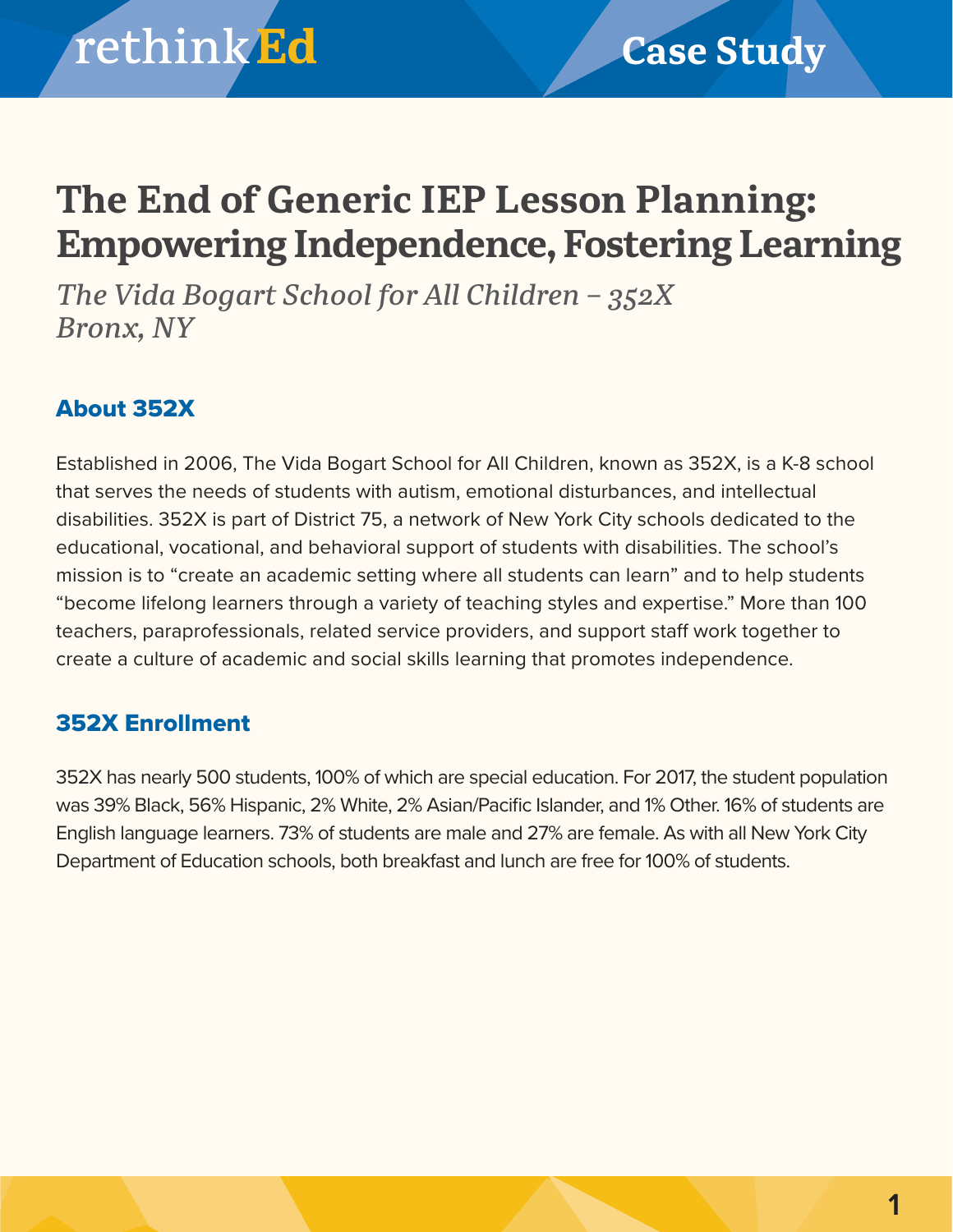# rethinkEd

### Executive Summary

At 352X, individualized instruction isn't just a wish or want-to, it's essential to addressing student behavior, meeting student learning needs, and preparing students for success. So when 352X Principal Lourdes Mendez first encountered Rethink Ed at a principals' professional development meeting, something clicked—big time.

"Teacher preparation programs try to stress the importance of individualized instruction, but they don't give teachers the tools, the format, the template, or the starting point on how to do that," says Principal Mendez. "Rethink Ed does."

For 352X, Rethink Ed rose head and shoulders above other programs for one simple reason: the students. Thanks to data-driven strategies, progress monitoring tools, an online professional development library, an IEP instructional model, and an extensive academic catalogue, Rethink Ed is helping 352X refine, deepen, and expand its pedagogy to ensure professional development for staff, learning opportunities for parents, and college and career readiness for special education students.

Since implementation in 2013, 352X has gone from piloting Rethink Ed as a means of addressing ADL skills, to using it to match learning objectives with IEPs, to aligning the entire school's units of study with academic skills and Common Core Learning Standards. Most recently, 352X began using Rethink Ed for students who sit for the state English Language Arts and mathematics exams.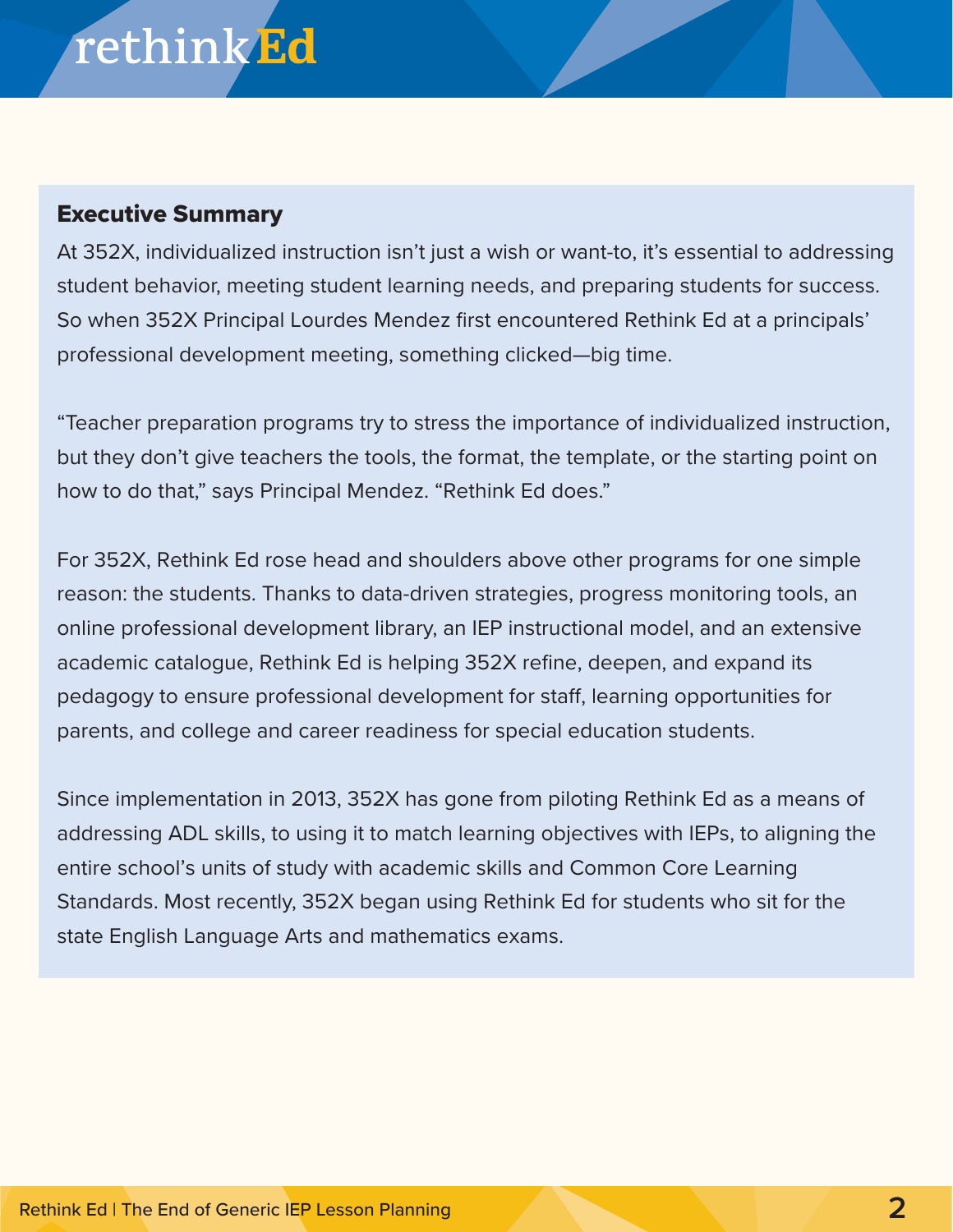## **rethinkEd**

#### About Implementation

**School:** The Vida Bogart School for All Children **Location:** Bronx, NY **Enrollment:** 467 **# of Sites:** 5

#### Challenge:

- Support IEP goal development and progress
- Teach pre-primer, independence, and ADL skills
- Monitor student behavioral interventions

#### Rethink Ed Solutions:

- **Behavior Success:** Research-based behavior intervention strategies, training, and tools
- **IEP Success:** IEP lesson plans, video models, and teacher resources
- **Training Success:** Ondemand and on-site professional development training modules

#### Results:

- Address ADL skills, especially those geared toward independence
- Transition students from an ADL focus to an academic one
- Align Common Core units of study with IEPs
- Match instructional activities to specific IEP goals
- Track, target, and assess student progress
- Train, equip, and empower teachers and paraprofessionals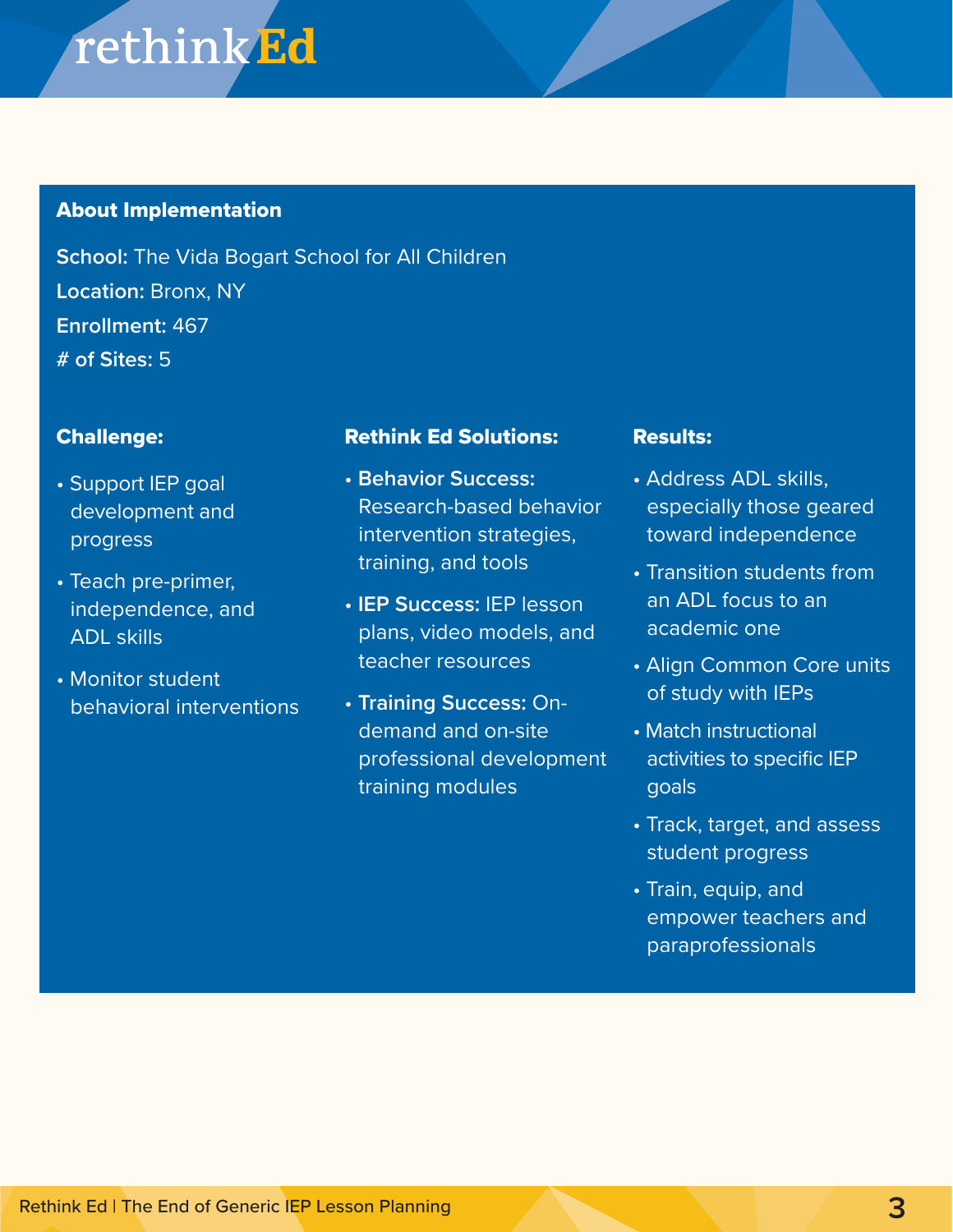## rethink<sup>Ed</sup>

### Learning Their Way: How Rethink Ed Helps the Whole Child

For Lourdes Mendez, working in special education as a teacher, instructional coach, assistant principal and now as a principal, is a labor of love. It is a wholly rewarding experience that she fell in love with early in her career, but it's also an enormous challenge. Why? Because special education requires addressing the behavioral component long before introducing any of the academics.

"Our students," says Lourdes, who is principal of The Vida Bogart School for All Children also known as 352X, "don't learn by opening up a textbook and doing the work on page 50 or whatever curriculum they're working. That's just not the way our kids understand things."

So, five years ago, with her deep professional understanding of special education and a solid in-house curriculum already in place, Lourdes received feedback from a reviewer that literally stopped her in her tracks. The reviewer, while impressed by the school's academic programs, found that students lacked a certain level of independence, meaning that many still couldn't do basic hygiene by themselves.

Lourdes knew then and there that the school needed to incorporate a program that addressed ADL skills—especially those geared toward independence. And she wanted any program that the school implemented to help them balance students' needs, per the IEP, with state mandates for education.

#### **Enter Rethink Ed.**

The school started with Rethink Ed mid-year, piloting it with a small group of teachers who, as Lourdes says, "fell in love with it."

That's because Rethink Ed helped the teachers personalize their 1:1 instruction, showing them how to match learning objectives and activities with the goals of the student's IEP.

Teachers were buzzing about it and by September, the school rolled out Rethink Ed with even more teachers. Since then, Rethink Ed has expanded across more sites and more timeslots in the school day, including small groups and entire classrooms.

352X also gave Rethink Ed their in-housedeveloped curriculum so that Rethink Ed could work with the teachers to help them select academic skills that aligned with specific Common Core Learning Standards.

As for the independence and ADL skills, Rethink Ed revolutionized 352X's teaching in that area, too.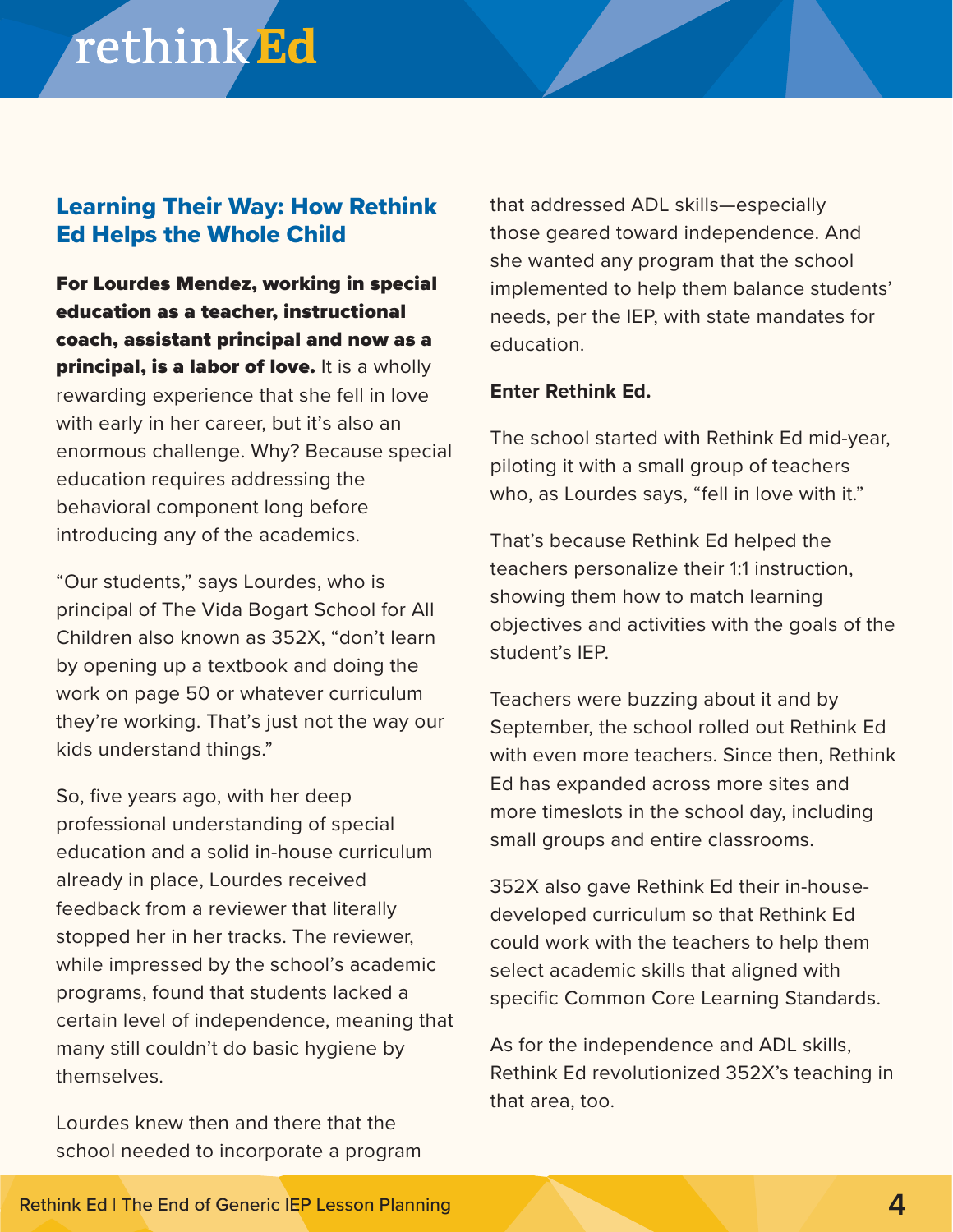## rethink<sup>Ed</sup>

"Rethink Ed has given us a bridge to teach independence and ADL skills with a slow and steady transition into the academics," says Lourdes.

She credits Rethink Ed's professional development libraries with showing teachers how to teach the pre-primer skills that are so important and lacking in the school's students.

"Rethink Ed showed our teachers how to teach 'sitting down' and how to teach 'holding a pencil,'" says Lourdes. "By the time a student enters the 1st grade, they're a totally different student than when they entered kindergarten. It's because of Rethink Ed."

### Teaching to the IEP: Using Rethink Ed Data to Inform Instruction

When it comes to special education, there's often a disconnect between student IEPs and Common Core curriculum. Couple that with the fact that far too many IEPs are written to be somewhat generic, and it's easy to see why it can be difficult for teachers to develop personalized lesson plans, teach to specific goals, and monitor student progress toward the IEP goal.

Because Lourdes believes that it's up to the school to help teachers avoid those very mistakes, she also relied on Rethink Ed to

help with teacher and paraprofessional preparation and training.

Fallon Lloyd, a paraprofessional at 352X explains, "What I like most about the job are the kids. The kids make it worthwhile coming here every day—it makes my heart smile—but Rethink Ed makes the job easier. I can just pick out the exact goal the child needs and Rethink Ed gives me a detailed lesson plan, teaching materials, everything."

In addition to professional development training and instructional support, having data about how students are progressing is essential.

Rethink Ed makes it easy for 352X teachers to keep track of the number of learning objectives the students are meeting based on IEP goals. Plus, the teachers can use Rethink Ed data to ensure that other data sources are also in alignment.

"The data informs everything," explains Lourdes. "For example, students at a specific Fountas and Pinnell reading level have a specific IEP objective—and data from Rethink Ed—that supports their reading level. If we've assessed a student at a Level P, then I know the Rethink Ed skill is not consonant skills; it's going to be a little bit higher, such as extracting information or summarizing."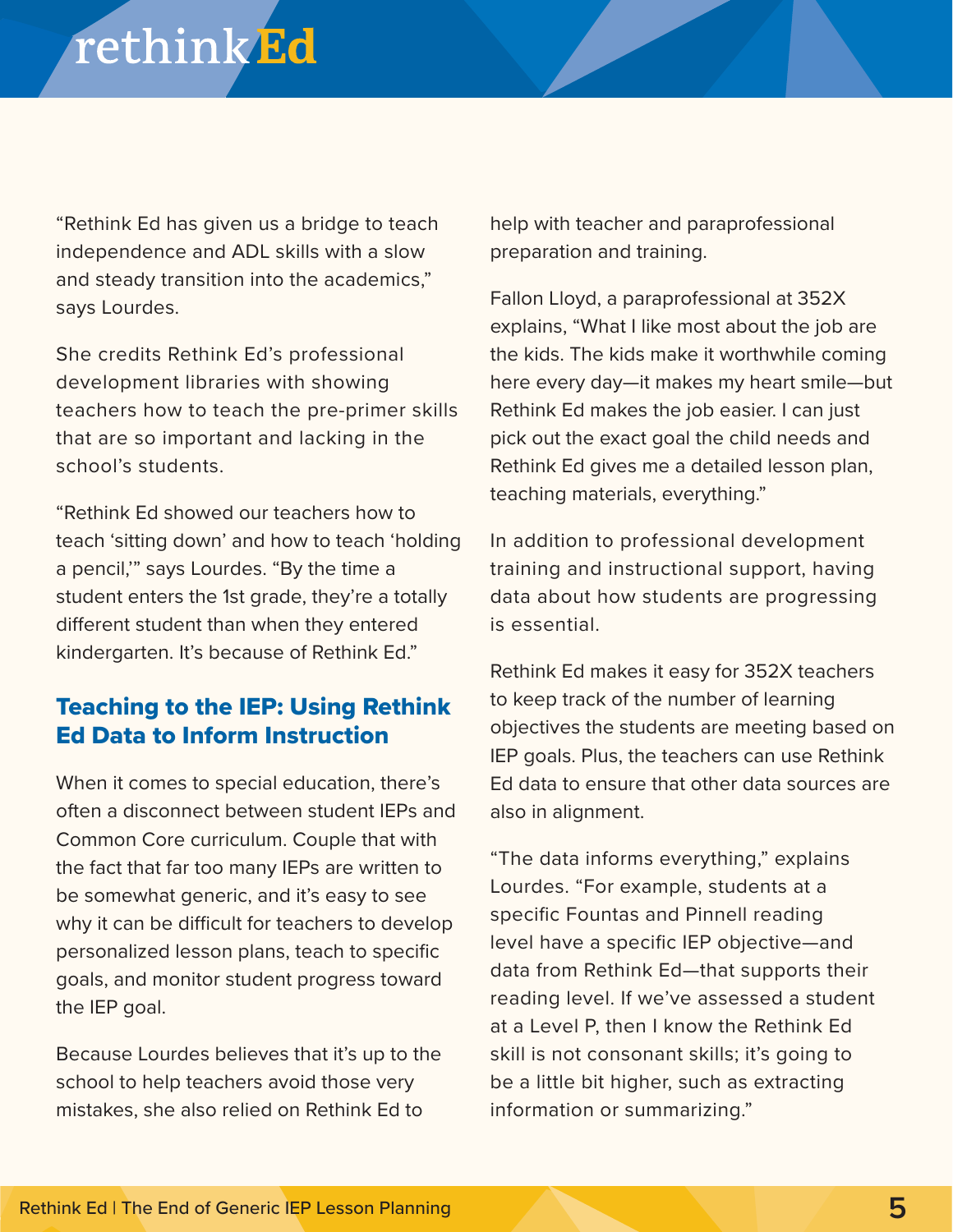## rethink<sup>Ed</sup>

Rethink Ed supports data integrity, helping Lourdes ensure alignment between different programs and assessment tools, such as Fountas and Pinnell or the school's own inhouse math assessment tool.

"Rethink Ed helped me organize the school a lot better," she says. "The biggest challenge when you have more than one building is that you have to have a lot of faith that the building two miles away is doing right by the students."

Rethink Ed not only helped Lourdes make sure that the instructional activities in the classroom meet the IEP goals, but the Rethink Ed data reports show her—and the parents that they're being constantly monitored so that once an IEP goal is met, the teacher is picking the next goal to work on.

"Our parents understand that even though their child comes to school, this is not babysitting," says Lourdes. "They ARE going to learn how to read and write and do math and whatever is appropriate for the child's level. Rethink Ed is the language we use to show them."